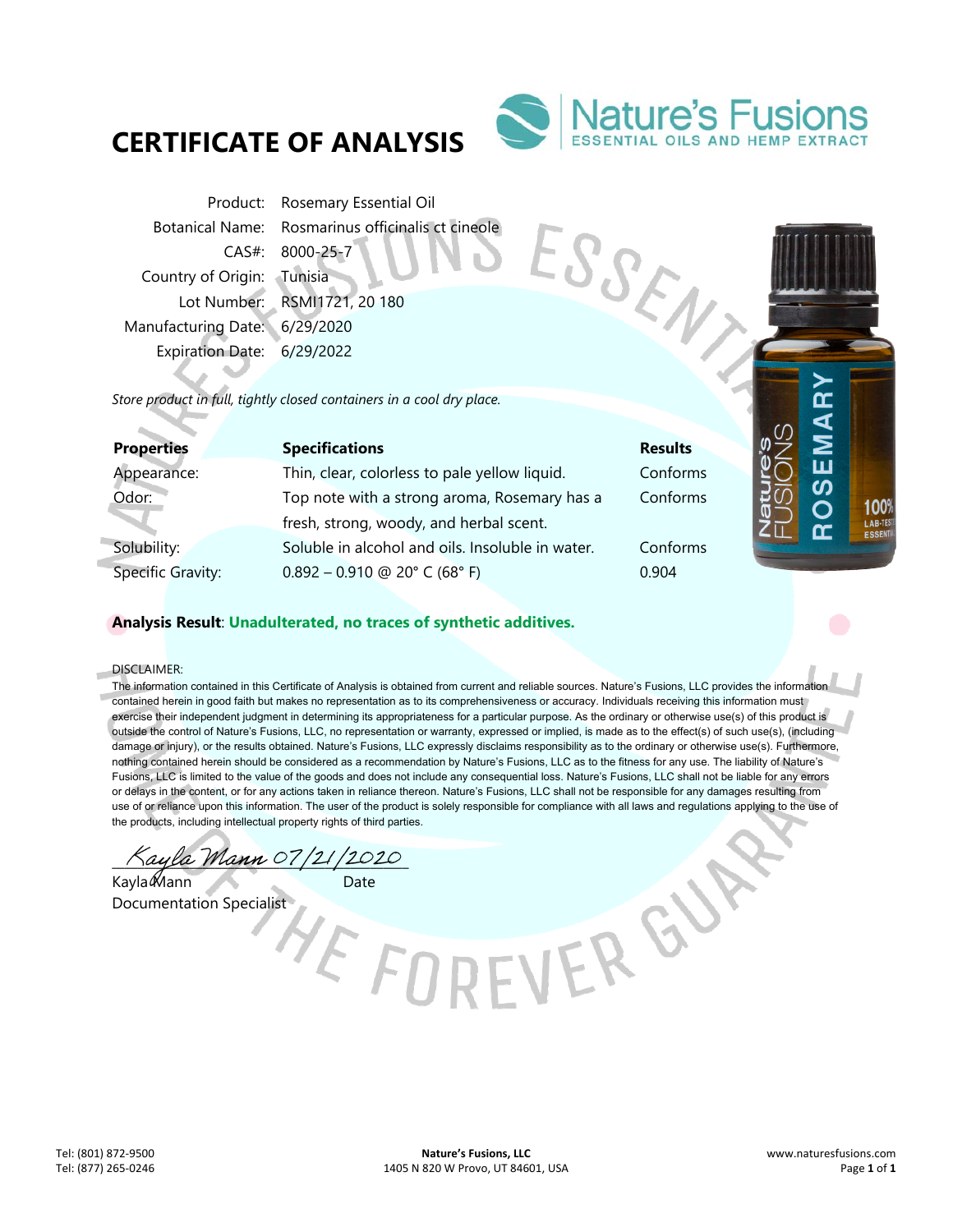# **CERTIFICATE OF ANALYSIS**



SESSENT

Product: Rosemary Essential Oil Botanical Name: Rosmarinus camphor CAS#: 8000-25-7 Country of Origin: Tunisia Lot Number: RSMI949, 20 029 Manufacturing Date: 1/29/2020 Expiration Date: 1/29/2022

*Store in air tight container; in a cool dry area; away from direct sunlight.* 

| <b>Properties</b> | <b>Specifications</b>                            | <b>Results</b> |
|-------------------|--------------------------------------------------|----------------|
| Appearance:       | Thin, clear, colorless to pale yellow liquid.    | Conforms       |
| Odor:             | Top note with a strong aroma, Rosemary has a     | Conforms       |
|                   | fresh, strong, woody, and herbal scent.          |                |
| Solubility:       | Soluble in alcohol and oils. Insoluble in water. | Conforms       |
| Specific Gravity: | $0.892 - 0.910$ @ 20° C (68° F)                  | 0.908          |

# **Analysis Result**: **Unadulterated, no traces of synthetic additives.**

## DISCLAIMER:

a.

The information contained in this Certificate of Analysis is obtained from current and reliable sources. Nature's Fusions, LLC provides the information contained herein in good faith but makes no representation as to its comprehensiveness or accuracy. Individuals receiving this information must exercise their independent judgment in determining its appropriateness for a particular purpose. As the ordinary or otherwise use(s) of this product is outside the control of Nature's Fusions, LLC, no representation or warranty, expressed or implied, is made as to the effect(s) of such use(s), (including damage or injury), or the results obtained. Nature's Fusions, LLC expressly disclaims responsibility as to the ordinary or otherwise use(s). Furthermore, nothing contained herein should be considered as a recommendation by Nature's Fusions, LLC as to the fitness for any use. The liability of Nature's Fusions, LLC is limited to the value of the goods and does not include any consequential loss. Nature's Fusions, LLC shall not be liable for any errors or delays in the content, or for any actions taken in reliance thereon. Nature's Fusions, LLC shall not be responsible for any damages resulting from use of or reliance upon this information. The user of the product is solely responsible for compliance with all laws and regulations applying to the use of the products, including intellectual property rights of third parties.

Kayla Mann 4/13/2020

Kayla Mann Date<br>Documentation Specialist<br>
FORFVER Documentation Specialist

.<br>ص

≃

100% LAB-TE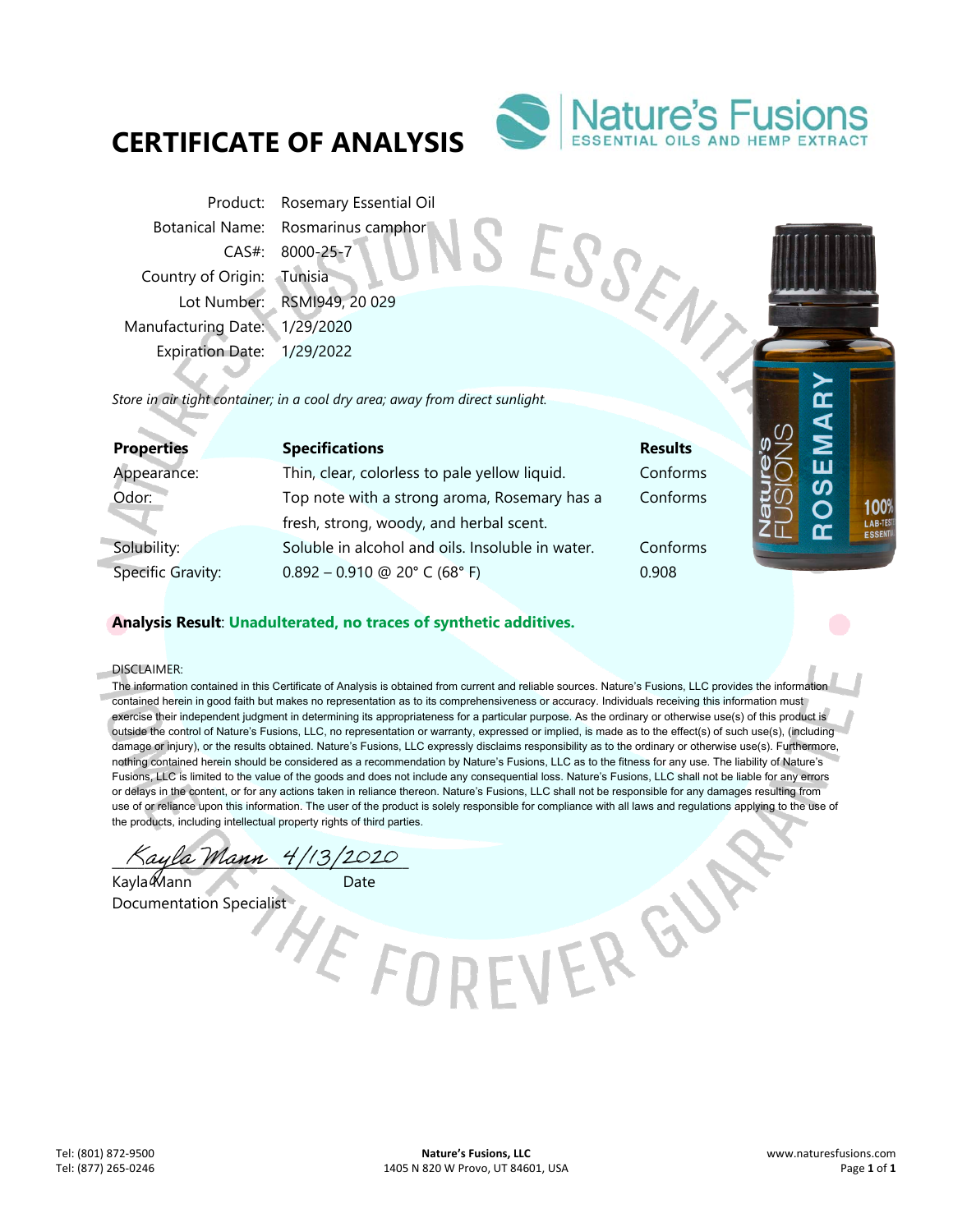



Product: Rosemary Essential Oil Botanical Name: Rosmarinus camphor CAS#: 8000-25-7 Country of Origin: Tunisia Lot Number: RSMI949 19277 Manufacturing Date: 10/4/2019 Expiration Date: 10/4/2021

*Store in air tight container; in a cool dry area; away from direct sunlight.* 

| <b>Properties</b> | <b>Specifications</b>                            | <b>Results</b> |
|-------------------|--------------------------------------------------|----------------|
| Appearance:       | Thin, clear, colorless to pale yellow liquid.    | Conforms       |
| Odor:             | Top note with a strong aroma, Rosemary has a     | Conforms       |
|                   | fresh, strong, woody, and herbal scent.          |                |
| Solubility:       | Soluble in alcohol and oils. Insoluble in water. | Conforms       |
| Specific Gravity: | $0.892 - 0.910$ @ 20° C (68° F)                  | 0.908          |

## **Analysis Result**: **Unadulterated, no traces of synthetic additives.**

## DISCLAIMER:

The information contained in this Certificate of Analysis is obtained from current and reliable sources. Nature's Fusions, LLC provides the information contained herein in good faith but makes no representation as to its comprehensiveness or accuracy. Individuals receiving this information must exercise their independent judgment in determining its appropriateness for a particular purpose. As the ordinary or otherwise use(s) of this product is outside the control of Nature's Fusions, LLC, no representation or warranty, expressed or implied, is made as to the effect(s) of such use(s), (including damage or injury), or the results obtained. Nature's Fusions, LLC expressly disclaims responsibility as to the ordinary or otherwise use(s). Furthermore, nothing contained herein should be considered as a recommendation by Nature's Fusions, LLC as to the fitness for any use. The liability of Nature's Fusions, LLC is limited to the value of the goods and does not include any consequential loss. Nature's Fusions, LLC shall not be liable for any errors or delays in the content, or for any actions taken in reliance thereon. Nature's Fusions, LLC shall not be responsible for any damages resulting from use of or reliance upon this information. The user of the product is solely responsible for compliance with all laws and regulations applying to the use of the products, including intellectual property rights of third parties.

 $\sqrt{2}$ ula Mann 12/18/2019

Kayl**a** Mann Date Documentation Specialist

100% LAB-TES<br>ESSENTI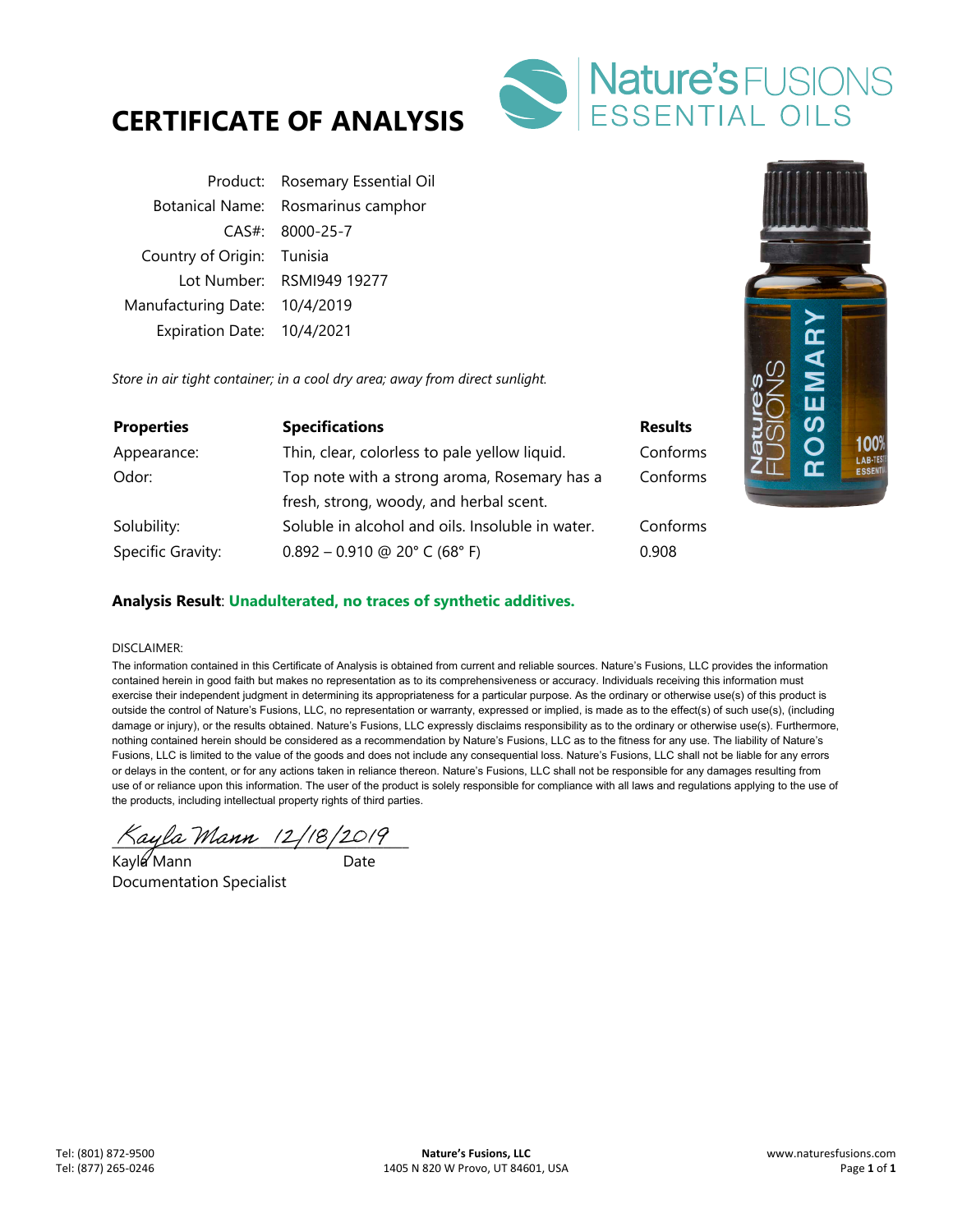



|                               | Product: Rosemary Essential Oil    |
|-------------------------------|------------------------------------|
|                               | Botanical Name: Rosmarinus camphor |
|                               | CAS#: 8000-25-7                    |
| Country of Origin: Tunisia    |                                    |
| Lot Number: 072 19            |                                    |
| Manufacturing Date: 3/12/2019 |                                    |
| Expiration Date: 3/12/2021    |                                    |

*Store in air tight container; in a cool dry area; away from direct sunlight.* 

| <b>Properties</b> | <b>Specifications</b>                            | <b>Results</b> |
|-------------------|--------------------------------------------------|----------------|
| Appearance:       | Thin, clear, colorless to pale yellow liquid.    | Conforms       |
| Odor:             | Top note with a strong aroma, Rosemary has a     | Conforms       |
|                   | fresh, strong, woody, and herbal scent.          |                |
| Solubility:       | Soluble in alcohol and oils. Insoluble in water. | Conforms       |
| Specific Gravity: | $0.892 - 0.910$ @ 20° C (68° F)                  | 0.902          |



# **Analysis Result**: **Unadulterated, no traces of synthetic additives.**

### DISCLAIMER:

The information contained in this Certificate of Analysis is obtained from current and reliable sources. Nature's Fusions, LLC provides the information contained herein in good faith but makes no representation as to its comprehensiveness or accuracy. Individuals receiving this information must exercise their independent judgment in determining its appropriateness for a particular purpose. As the ordinary or otherwise use(s) of this product is outside the control of Nature's Fusions, LLC, no representation or warranty, expressed or implied, is made as to the effect(s) of such use(s), (including damage or injury), or the results obtained. Nature's Fusions, LLC expressly disclaims responsibility as to the ordinary or otherwise use(s). Furthermore, nothing contained herein should be considered as a recommendation by Nature's Fusions, LLC as to the fitness for any use. The liability of Nature's Fusions, LLC is limited to the value of the goods and does not include any consequential loss. Nature's Fusions, LLC shall not be liable for any errors or delays in the content, or for any actions taken in reliance thereon. Nature's Fusions, LLC shall not be responsible for any damages resulting from use of or reliance upon this information. The user of the product is solely responsible for compliance with all laws and regulations applying to the use of the products, including intellectual property rights of third parties.

 $\land$ ayla Mann (2/18/2019)

Kayla��lann Date Documentation Specialist